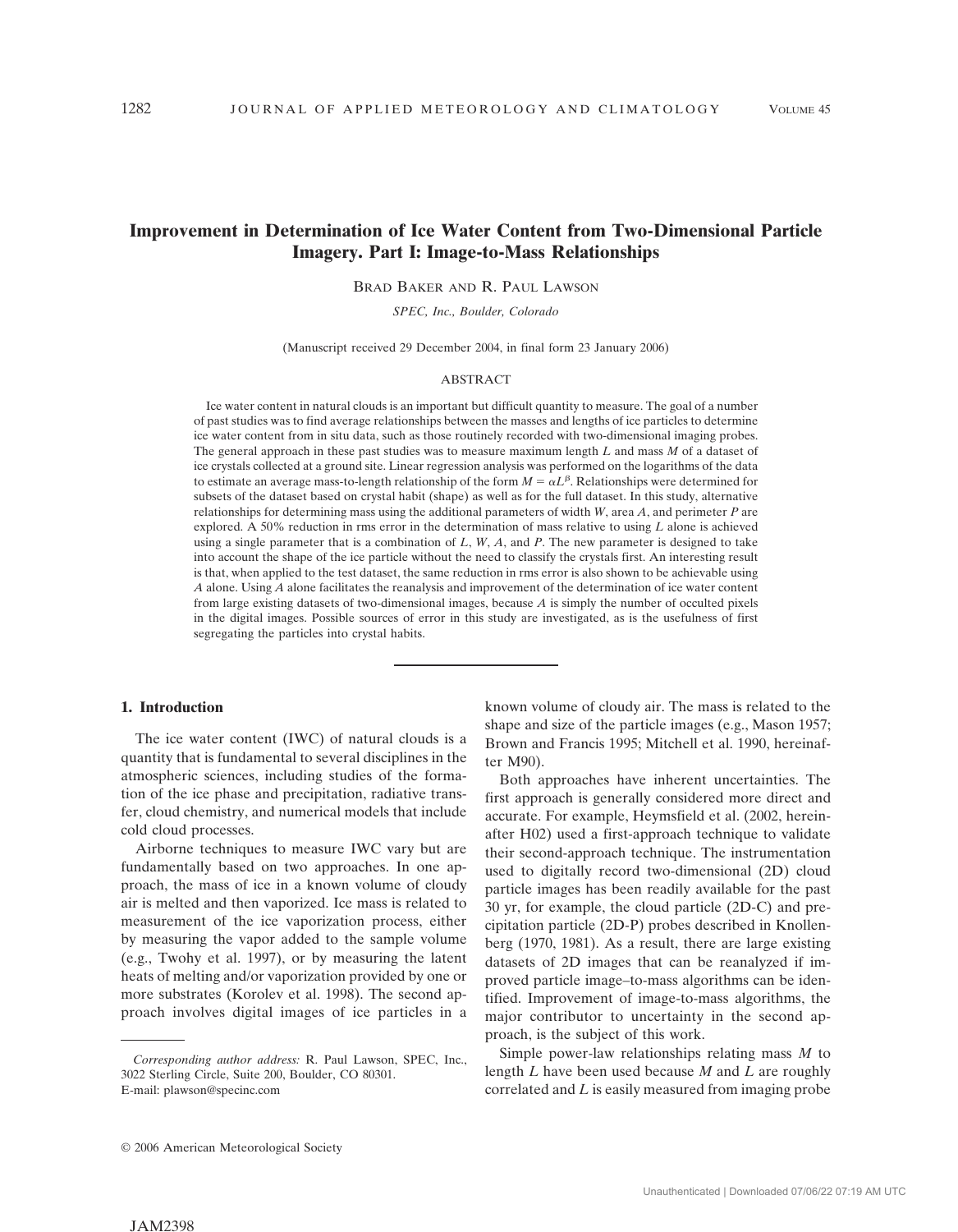data. However, particle area *A*, width *W*, and perimeter<sup>1</sup> *P*, as well as *L*, are now routinely estimated from imaging probe data. The goal of this work is to explore the improvement possible using this fuller set of parameters instead of just length alone. The applicability of the segregation by the habit approach used by M90 is also explored. The M90 dataset is used in this study. Such data are rare because the mass as well as image is needed. The original M90 dataset has been extended by including images of crystals and their associated melted drops that were collected in 1987, but were not processed until now. A companion paper (Lawson and Baker 2006) will compare the new relationships found here with other relationships previously used in the literature.

#### **2. Technique**

The literature contains a number of size-to-mass relationships based on a categorization of the particle type and the maximum dimension of the particle (Mason 1957; Bashkirova and Pershina 1964; Davis 1974; Locatelli and Hobbs 1974; M90; Brown and Francis 1995). All of these relationships take the form

$$
M = \alpha L^{\beta}, \tag{1}
$$

where *M* is particle mass, *L* is particle length, and  $\alpha$  and  $\beta$  are constants determined by linear regression. In this study, this approach is extended using the dataset of M90.

The data M90 dataset was originally obtained by collecting ice particles falling from winter storms onto petri dishes positioned near the surface in the Sierra Nevada of California in 1987. The ice particles were photographed under a microscope, melted, and the resulting drops were photographed. Later, the photographic slides were analyzed to categorize the ice particles, and to measure their maximum length and the mean diameter of the melted drops. The mass was calculated assuming a hemispherical drop shape. For each crystal category a least squares linear regression was performed on the logarithms of *M* and *L* to create power-law fits as in (1). There were 17 categories used that represent much of the variety of crystal types found in midlatitude winter storms. The crystal types typical of high-altitude cirrus, that is, bullet rosettes and similar spatial crystals, are not represented in this dataset.

In this study, their work is built upon by including not only *L*, but also *W*, *A*, and *P* in the analysis. The advantages of the new formulation are 1) improved estimates of ice particle masses and 2) a single image-tomass relationship that translates a two-dimensional particle image to mass, without having to sort the images into particle habits, which is often an intractable process. Also, the M90 dataset is expanded to include crystals that were collected in 1987 but were not analyzed until now.

Figure 1 shows examples from M90 of ice particle images and their drops after melting. A set of fifty-one 35-mm photographic slides of ice particles and associated melted drop data that were collected during the winter of 1986/87 was obtained from Dr. Mitchell of the Desert Research Institute. The 35-mm photographic slides were digitally scanned and the images were processed using an existing SPEC, Inc., software program named CPIview, which is used to process data from cloud particle imager (CPI) probes (Lawson et al. 2001). CPIview derives a number of parameters from the images, including *L*, *W*, *A*, and *P*; *L* is the length of the longest cord, and *W* is the length of the longest cord that is perpendicular to the *L* cord. These parameters are shown pictorially in Fig. 1.

M90 processed 831 of the images on the fifty-one 35-mm photographic slides. Of these 831, 630 were segregated into 17 habit (shape) categories and used in their study. For this study 549 of the 831 ice particles and equivalent melted drop images that we could unambiguously identify and process with CPIview were selected for reanalysis. An additional 315 images that had not been processed by M90 were processed by SPEC personnel, bringing the total number of images processed in this study to 864. To process additional images it was necessary to be able to properly estimate the masses from the drop images. To be certain that we could accurately reproduce the technique used by M90, we estimated diameters and masses of 21 drops from the images M90 had analyzed and compared the estimates with M90's values. As shown in Fig. 2, our estimates are very close to those of M90, thereby estab-

<sup>&</sup>lt;sup>1</sup> Perimeter values vary with the technique used. Therefore, a brief description of our perimeter method follows. The first few image processing steps involve the subtraction of the background, using a previously captured reference frame, followed by filtration of the image to reduce the effects of noise (using both median and statistical filters). The resulting image is then thresholded and binarized such that shadows (dark regions relative to the background) become the only remaining features in the image. The outline of these features is then found by computing the custer (Russ 1995, p. 425). A final step discriminates between outline pixels that are inside the feature, versus ones that actually make up the outer perimeter. Then, the perimeter is computed by determining the chain code representation of the perimeter pixels and counting orthogonal and diagonal occurrences (Russ 1995, 509–510).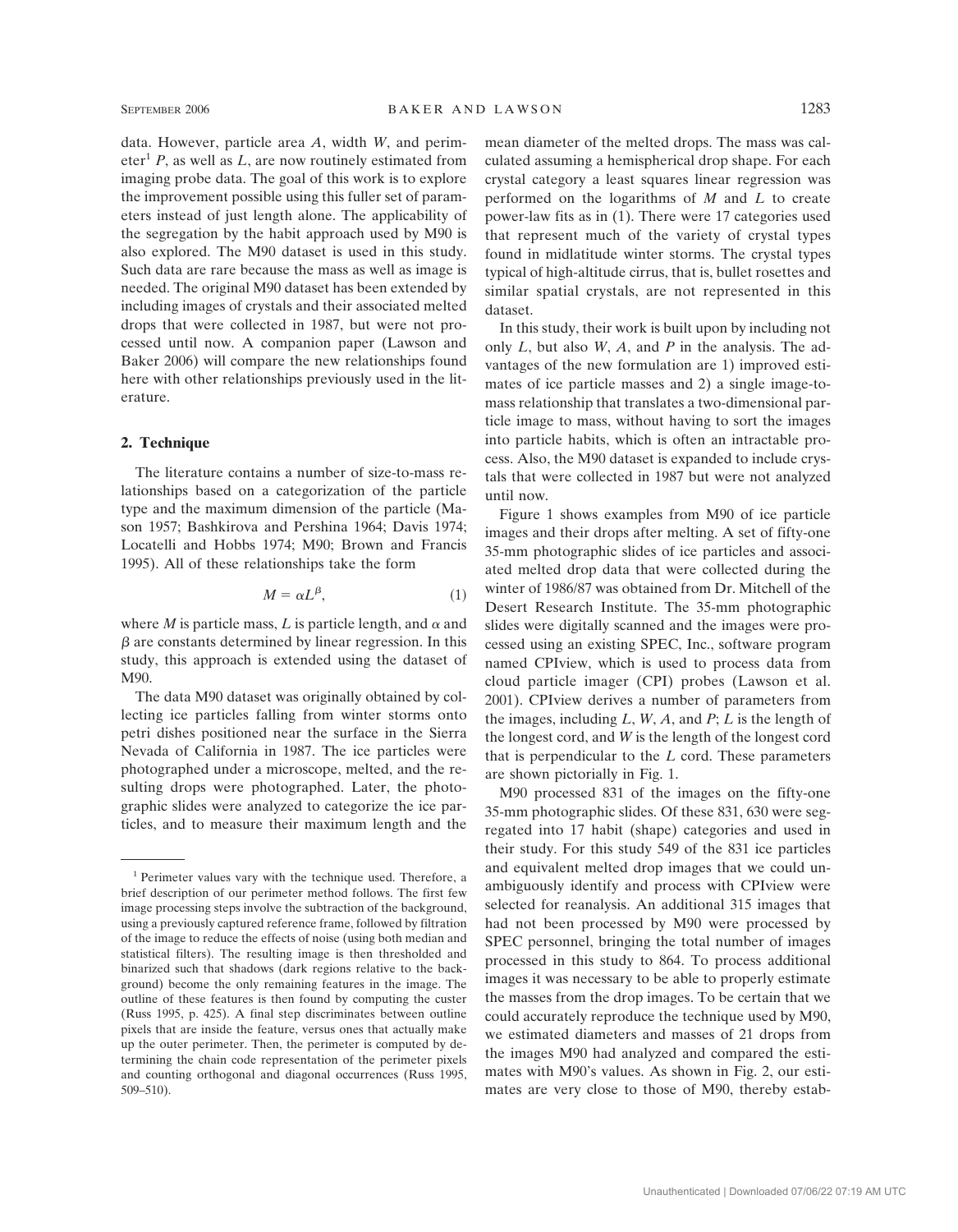

FIG. 1. Examples, from M90, of images of crystals and their drops after melting. Also shown is an example of the CPIview-derived parameters *L*, *W*, *A*, and *P*.

lishing confidence that we could extend the M90 dataset while maintaining experimental continuity.

Two measures were chosen with which to quantify the improvement achieved using the additional parameters. These relate to two basic types of error. One type of error is simply the difference between the masses estimated from the drop diameters, which for simplicity are referred to as the actual masses, and the masses estimated using the image-to-mass relationship (1). This will be referred to as type-I error and will be represented with the rms differences and the correlation coefficient.2 The other error is in the robustness of the image-to-mass relationships; or, in other words, how accurately  $\beta$  was found from the limited dataset. This will be referred to as type-II error. It is explored using a bootstrap analysis (Efron and Tibshirani 1993). Bootstrap methods use randomly selected subsets of the dataset to recalculate a parameter of interest many times, in this case  $\beta$ . The uncertainty in  $\beta$  is calculated as the standard deviation divided by the mean of the bootstrapped  $\beta s$ . This is multiplied by 100 to convert it to a percentage.



FIG. 2. Masses of 21 drops estimated from their diameters by SPEC vs the same estimated by M90.

 $2$ <sup>2</sup> The correlation coefficient *R* and rms error of a least squares linear regression are directly related. The square of the correlation coefficient is the fraction of the predicted variable's variance that is explained by the linear relationship. The rms error squared is the remainder of that variance; rms error =  $[(1 - R^2)Var(M)]^{1/2}$ . The figures display  $R^2$  of the least squares linear regression of the "logarithms" of *M* and whatever variable is being used to predict *M*. The displayed rms error, however, is calculated from the actual and predicted values of *M*, not their logarithms. Thus, though still related, the values of  $R^2$  and rms error shown in the figures are not related by the above equation.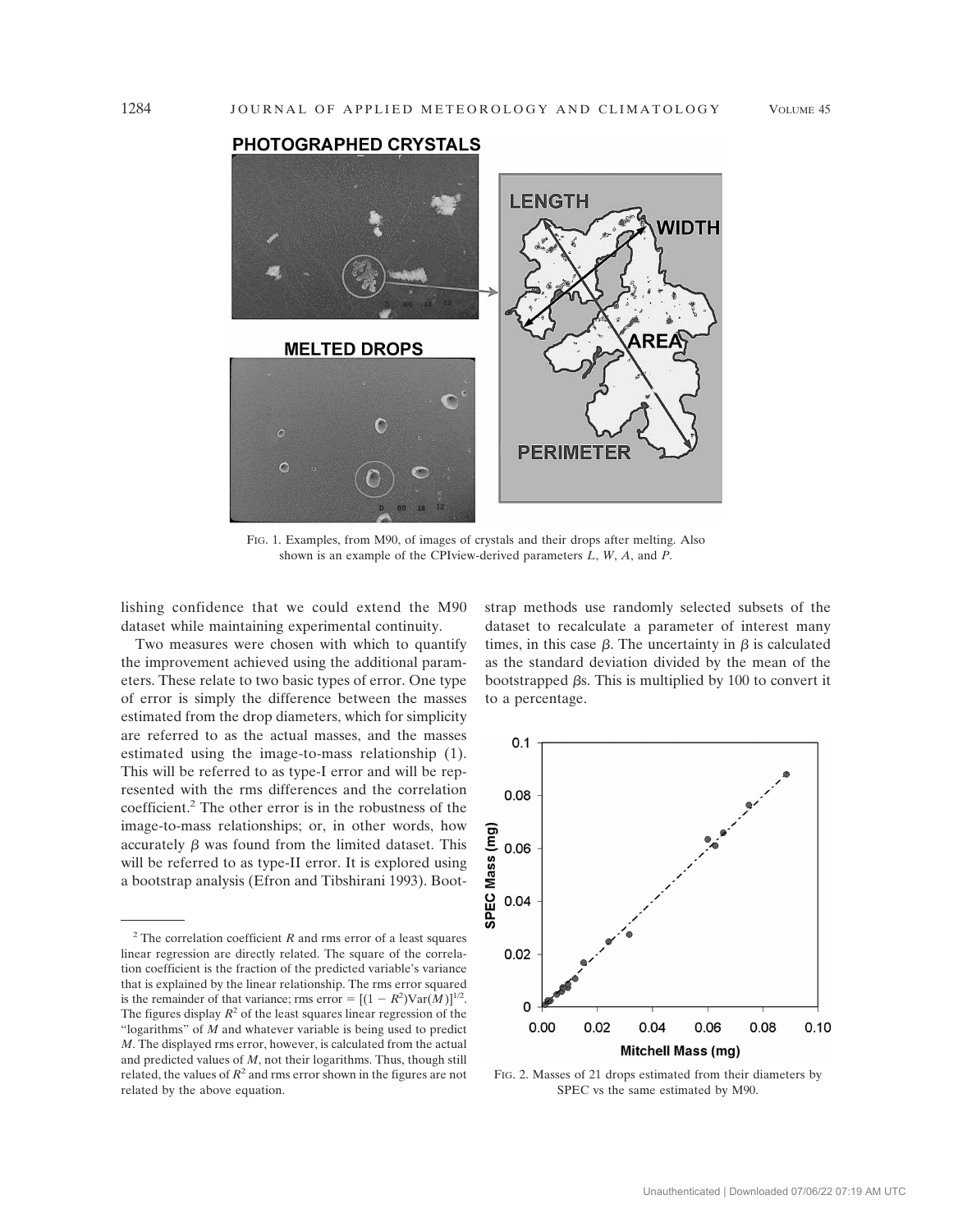

FIG. 3. Log–log plots of mass vs each of the various individual size parameters *L*, *W*, *A*, and *P*. The least squares regression line, equation, and correlation coefficient squared are shown along with the rms error. The latter is calculated from the values themselves, not from their logarithms.

Type-I error influences how many particles must be averaged together to obtain an acceptable estimate of IWC, assuming the relationship is correct, on average. Type-II error is associated with whether the image-tomass relationship is correct on average when extended to other similar data.

## **3. Results**

### *a. Individual parameter fits*

First, each of the individual size parameters are compared using the same power-law least squares linear regression method that M90 used for *L*. The results are shown in Fig. 3. It is seen that *W* and *P* predict the mass about equally well and about 25% better than *L*. Area *A* is by far the best single predictor, with nearly a 50% reduction in rms error relative to use of *L*.

#### *b. A combined parameter fit*

Using the four individual size parameters *L*, *W*, *A*, and *P*, we created a combined single parameter (CSP) as

$$
CSP = AW(2L + 2W)/P.
$$
 (2)

The following reasoning was used to formulate this parameter: *A* estimates the solid part of the particle on the 2D image, *W* estimates its extension out of the 2D plane, and  $(2L + 2W)/P$  reflects its decreased average density when its perimeter is convoluted. Other formulations are certainly possible. We experimented with others but without improvement.

Because CSP is still a single parameter, it can be applied and evaluated in the same manner as the individual parameters shown in Fig. 3. That is,  $\alpha$  and  $\beta$  were determined by least squares linear regression on the logarithms of *M* and CSP. The results of applying and evaluating the combined single parameter are shown in Fig. 4.

The combined single parameter does not represent significant improvement relative to using area alone. However, because it depends on more parameters, it may be more likely, than *A* alone, to retain accuracy when applied to new datasets that contain a wider diversity of particle shapes. This hypothesis is discussed further in section 4 where errors are discussed, but ultimately it remains to be investigated when more data are available.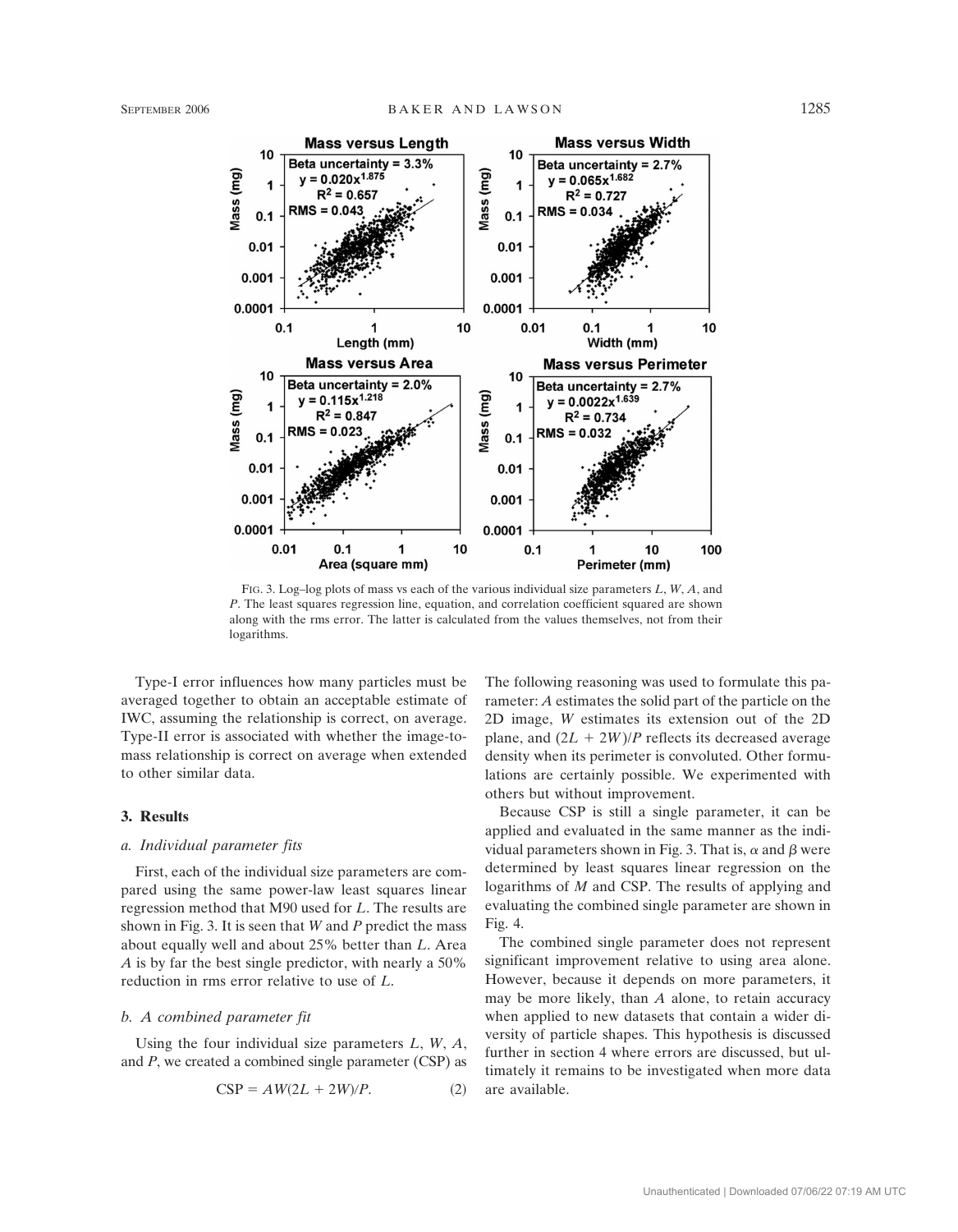

FIG. 4. As in Fig. 3, but for the combined single parameter  $AW(2L + 2W)/P$ .

#### *c. Another combined parameter fit*

H02 also included area together with length and improved IWC estimates from 2D image data for certain crystal types. In their approach a power-law relationship ( $\rho_e = \alpha A_r^{\beta}$ ) between area ratio  $A_r$  and effective density  $\rho_e$  was determined for various crystal types, where

$$
A_r \equiv \frac{A}{(\pi/4)L^2} \quad \text{and} \quad \rho_e \equiv \frac{M}{(\pi/6)L^3}.
$$
 (3)

The mass of a crystal is then estimated from  $\rho_e$  and its size, if its type is known and is one for which a relationship was established. To be specific, because  $\rho_e$  =  $\alpha A_r^{\beta}$  by substitution we obtain

$$
M = 6^{-1} \times 4^{\beta} \pi^{1-\beta} \alpha A^{\beta} L^{3-2\beta}.
$$
 (4)

H02 established relationships (i.e., values of  $\alpha$  and  $\beta$ ) for columnar, planar, spatial rosette, side plane, and aggregate-type ice crystals via a complex combination of theoretical derivations based on simple ideal shapes, the numerical modeling of more complex shapes, and the incorporation of fits from various sets of observational data.

H02 applied the method to calculate IWCs in clouds from in situ image data and compared the results with a more direct measure of the ice water content. Because the method requires habit classification and relationships for each habit class, they were only able to do this to limited datasets. Specifically, two examples of cirrus cloud data dominated by bullet rosettes and one example dominated by a side plane were presented. The



FIG. 5. As in Fig. 3, but the effective density is fit to the area ratio. The rms error is still calculated from the estimated masses vs the true masses.

results in those special cases were very promising, and the approach of predicting  $\rho$  from  $A_r$  instead of M directly from the size parameters is very appealing. To investigate the possibility that the H02 technique would perform as successfully when applied to a general dataset, the H02 approach was applied to the expanded M90 dataset without habit classification. Figure 5 shows the result.

A least squares linear regression was performed on the logarithms of  $\rho_e$  and  $A_r$ . The data, the best-fit equation, the square of the correlation coefficient, and the uncertainty in  $\beta$  are all shown on the figure. Masses were then estimated. The rms error for the masses is also shown on the figure. For this data, it does not appear that this approach is better than predicting *M* directly from the size parameters. The  $\beta$  uncertainty is similar to those for CSP and the *A* to *M* fits presented above. However, the correlation coefficient is lower, which suggests that  $\rho_e$  is not as predictable from  $A_r$  as M is from *A* or CSP. In addition, the rms error is much larger for the H02 method applied to the expanded M90 dataset.

For the same dataset, the rms error for the H02 method is expected to be greater than for the CSP and *A* methods. This is because for the CSP and *A* methods, the mass rms error is minimized by the least squares regression, whereas for the H02 method applied here, it is the effective density rms differences that are minimized by the least squares regression. Thus, it could be argued that the H02 method would extend more successfully to a different but similar dataset. To address this possibility, a special comparison was made whereby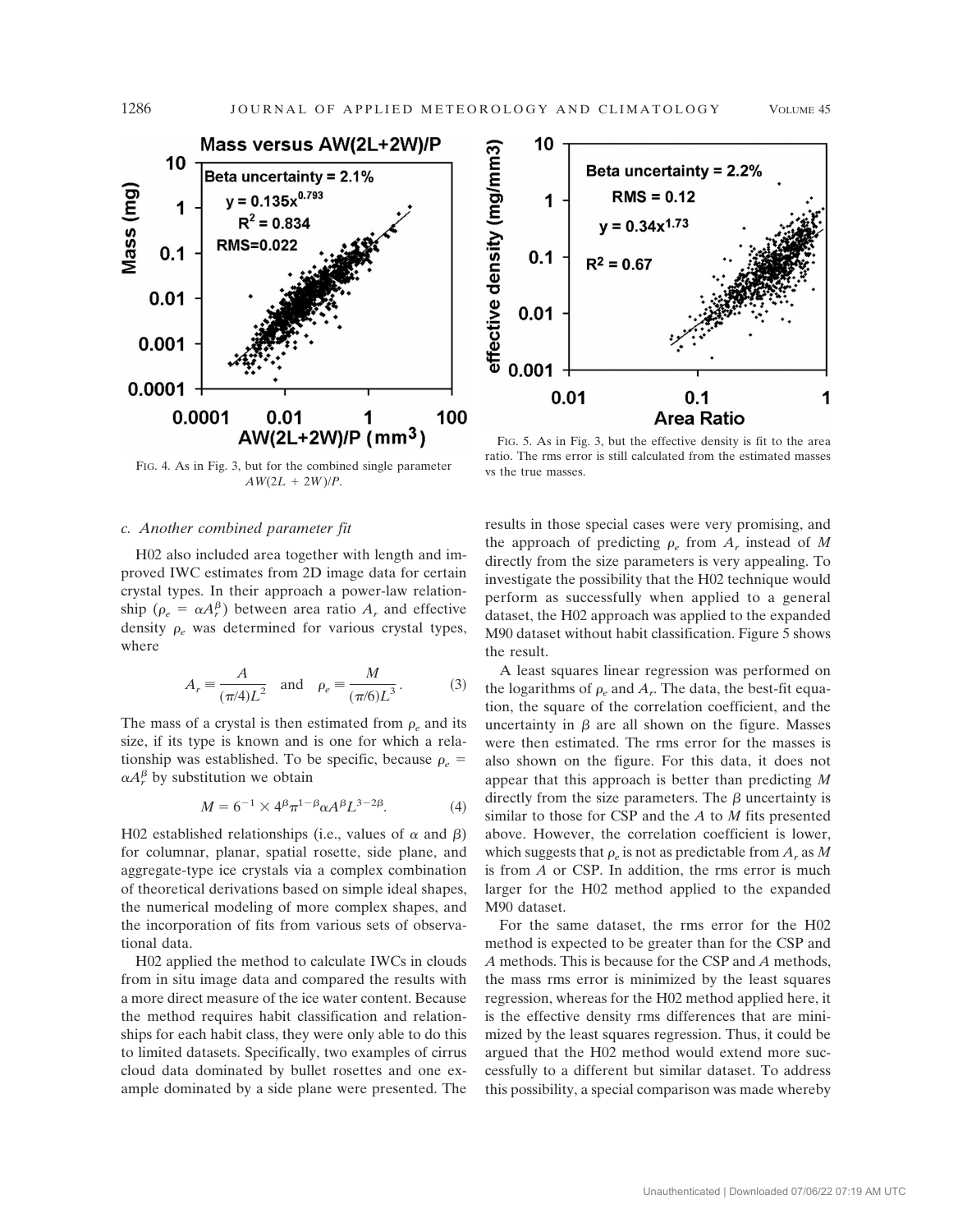TABLE 1. A comparison of M90's habit-conditioned results with results of three non-habit-conditioned techniques. Each technique's equation(s), although derived from larger datasets, was applied only to the 444 particles that were originally processed by M90, classified as one of the 17 categories used in M90, and reprocessed by SPEC. This procedure was followed because in order to make this comparison the particles must have been classified as a certain type (done only in M90) and also have the additional parameters *W*, *A*, and *P* (via SPEC reprocessing).

| Method                                             | Equation          | Rms error $(mg)$ | $\beta$ uncertainty |
|----------------------------------------------------|-------------------|------------------|---------------------|
| Least squares $(LS)$ fit w.r.t. $L(M90)$           | $0.021L^{2.0}$    | 0.0396           | $2.7\%$             |
| 17 habit-conditioned LS fits w.r.t. <i>L</i> (M90) | See Table 2       | 0.0280           | See Table 2         |
| Least squares fit w.r.t. $A$                       | $0.115A^{1.218}$  | 0.0262           | $2.0\%$             |
| Least squares fit w.r.t. CSP                       | $0.135 X^{0.793}$ | 0.0255           | 2.1%                |

the dataset was repeatedly split into random halves. For each split the regression fits were applied as before to one-half of the data. The derived equations were then applied to the other one-half of the data, and the rms error for the predicted masses were calculated only for this half. The average rms errors calculated this way for the CSP case, the *A* case, and the H02 method applied to the expanded M90 dataset were not significantly different than those reported in Figs. 3, 4, and 5 that were calculated using the entire dataset. Therefore, the possibility that the H02 technique would perform better on a different, but similar, dataset was addressed, and it still does not appear to be advantageous to predict  $\rho_e$ from *Ar*, instead of *M* directly, from the various size parameters.

### *d. Multiple parameter fits*

Approaches more sophisticated than the linear regression of single parameters can be applied (e.g., multivariate regressions and neural networks), but so far we have found only very limited improvement, if any, using these approaches. It remains to be determined whether this is a limitation attributable to the nature of predicting mass from 2D image information, or whether experimental errors inherent in the techniques of M90 and this study are also responsible. However, in section 4, evidence is presented suggesting that experimental errors in this study may be significant.

### *e. Multiple parameter fits using habit categorization*

Whereas CSP is still mathematically a single parameter and could thus be applied and compared in the same way as the individual parameters (*L*, *W*, *A*, and *P*), M90 used a different linear regression with respect to *L* for each of 17 habit classes. Thus, while still using the same technique, it is a multiparameter approach and requires additional work to evaluate. This multiparameter approach was applied and is compared with the single-parameter approaches in Table 1. We emphasize two points, as follows below.

One point is that segregating the data and applying

separate fits to each subset will necessarily lower the rms error. This would be true even for random subsets. However, the reduction of rms error achieved by applying 17 fits instead of 1 fit, while significant, is still smaller than the reduction of rms error achieved by using a single fit on *A* or CSP.

The second point addresses uncertainty in the exponent, that is, the uncertainty in  $\beta$ , used in (1). M90 segregated the data according to shape (habit classification) with the anticipation that each fit would be representative of its class. However, bootstrap analysis of the exponents  $(\beta s)$ , shown in Table 2, indicates that the uncertainties are too great to warrant their use, even if routine habit classification were possible. This is because for most of the habit classes, the uncertainty in its individual  $\beta$  is as great or greater than the difference between its  $\beta$  and the  $\beta$  derived from the full (all category) dataset.

It is worth emphasizing here that particle shape is important. The results here show that 1) the CSP and even *A* alone account for particle shape better than the habit segregation with *L* alone as the predictor, and 2) the dataset is not extensive enough to derive meaningful separate relationships for each habit class represented. The later point is one reason why the habit segregation approach was not applied using CSP or *A* as predictors. The other reason is that automatic classification of crystals into habit types is a difficult, if not intractable, problem at present. Therefore, at present, we do not recommend the habit segregation approach.

## **4. Consideration of errors**

Many possible sources of error could be speculated upon in this study. The focus here is on two interrelated but separable issues. The two issues concern mass estimates from drop images and automatic estimation of the crystal image parameters *L*, *W*, *A*, and *P*.

#### *a. Measurement errors of mass*

The experimental errors associated with the dataset of M90, which are extended and used in this study, are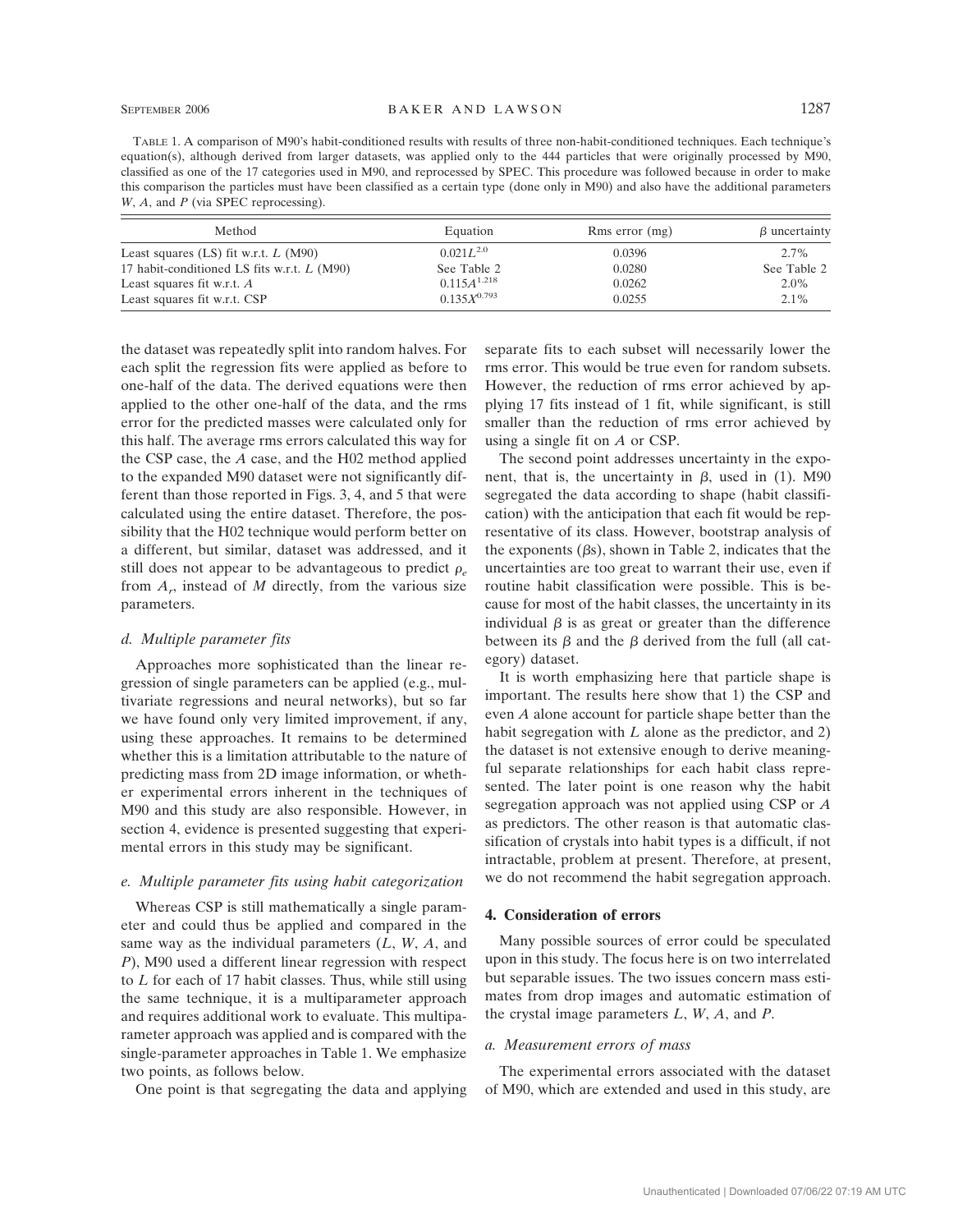| TABLE 2. An analysis of M90's original dataset (630 particles) that was segregated into 17 habit-conditioned subsets. The first column                  |
|---------------------------------------------------------------------------------------------------------------------------------------------------------|
| is the habit class; the second is the number of crystals in the subset; the third shows the exponential relationship derived by linear                  |
| regression; the fourth is the difference between that habit class $\beta$ and the $\beta$ derived from all the particles; the fifth is the absolute and |
| percentage uncertainty in $\beta$ derived from bootstrap analysis.                                                                                      |

| Crystal type                                                |     | Equation        | Difference in $\beta$ | $\beta$ uncertainty (%) |
|-------------------------------------------------------------|-----|-----------------|-----------------------|-------------------------|
| All                                                         | 630 | $0.021L^{2.0}$  | 0.0                   | $0.053(2.7\%)$          |
| Elementary needles                                          | 16  | $0.0048L^{1.8}$ | 0.2                   | $0.57(31\%)$            |
| Rimed elementary needles                                    | 7   | $0.0059L^{2.1}$ | 0.1                   | $0.65(32\%)$            |
| Long columns                                                | 64  | $0.012L^{1.9}$  | 0.1                   | $0.37(20\%)$            |
| Rimed long columns                                          | 27  | $0.023L^{1.8}$  | 0.2                   | $0.33(18\%)$            |
| Combinations of long columns                                | 62  | $0.017L^{1.8}$  | 0.2                   | $0.20(11\%)$            |
| Rimed combinations of long columns                          | 54  | $0.025L^{1.9}$  | 0.1                   | $0.14(7.3\%)$           |
| Short columns                                               | 12  | $0.064L^{2.6}$  | 0.6                   | 0.61(23%)               |
| Combinations of short columns                               | 17  | $0.031L^{1.9}$  | 0.1                   | $1.6(88\%)$             |
| Hexagonal plates                                            | 30  | $0.028L^{2.5}$  | 0.5                   | 0.45(18%)               |
| Radiating assemblages of plates                             | 63  | $0.019L^{2.1}$  | 0.1                   | $0.16(7.6\%)$           |
| Side plane                                                  | 77  | $0.021L^{2.3}$  | 0.3                   | $0.13(5.5\%)$           |
| Heavily rimed dendritic crystals                            | 20  | $0.068L^{2.2}$  | 0.2                   | $0.41(18\%)$            |
| Fragments of heavily rimed dendritic crystals               | 39  | $0.027L^{1.7}$  | 0.3                   | $0.38(22\%)$            |
| Aggregates of side planes                                   | 35  | $0.021L^{2.2}$  | 0.2                   | $0.24(11\%)$            |
| Aggregates of side planes, bullets, and columns             | 31  | $0.022L^{2.1}$  | 0.1                   | $0.23(11\%)$            |
| Aggregates of radiating assemblages of plates               | 30  | $0.023L^{1.8}$  | 0.2                   | $0.22(12\%)$            |
| Aggregates of fragments of heavily rimed dendritic crystals | 46  | $0.034L^{2.0}$  | 0.0                   | $0.20(10\%)$            |

also important to address. It is possible that the lack of improvement in using *A*, *L*, *W*, and *P*, relative to using *A* alone, and the lack of improvement using multivariate techniques, could be because of errors in measuring particle geometries and equivalent masses in the M90 dataset. For example, in M90 the masses are estimated from drop images by assuming the drops are hemispheres. An average diameter was used for drop images that are not circular (viewed from above). The fact that some of the drops were not circular (Fig. 1) suggests that the contact angles could have also varied, causing errors in the mass estimates. There is no way to directly assess the magnitude of this error because individual drop contact angles were not measured.

However assuming a column, viewed from above, is lying flat on one side and is solid, the mass can be found from its length *L'* and width *W'* using basic geometry, where the prime denotes the usual definitions of length and width for a rectangle. The masses are compared this way for 17 of the 76 images that M90 classified as single columns and that appeared to us to be approximate simple, solid hexagonal columns. The results are shown in Fig. 6. There is reasonably good correlation in Fig. 6 between the melted drop masses and the masses assuming an ideal solid column shape, with about 30% average error. The error in Fig. 6 is not necessarily all due to error in the mass estimates. Another source of error is the estimates of *L'* and *W'*. For Fig. 6, *L'* and *W* were found manually, which is more accurate than automatic methods but is still subjective.

#### *b. Measurement errors of image parameters*

Except where specifically mentioned, *L*, *W*, *A*, and *P* were found automatically using CPIview software. Figures 7a–c show three typical CPI images of crystals collected in clouds, with their perimeters determined automatically using the CPIview software. The values of the ratio  $2(L + W)/P$  are also shown. The motivation for including this ratio in CSP is apparent, because the smaller this ratio the lower the effective density of the ice particle. Figure 7d shows a typical image from the M90 dataset and its perimeter, which was also determined automatically using CPIview. Because of the dif-



FIG. 6. Scatterplot of the masses derived from the drop images by M90 vs the masses derived from the ice image assuming a solid hexagonal column.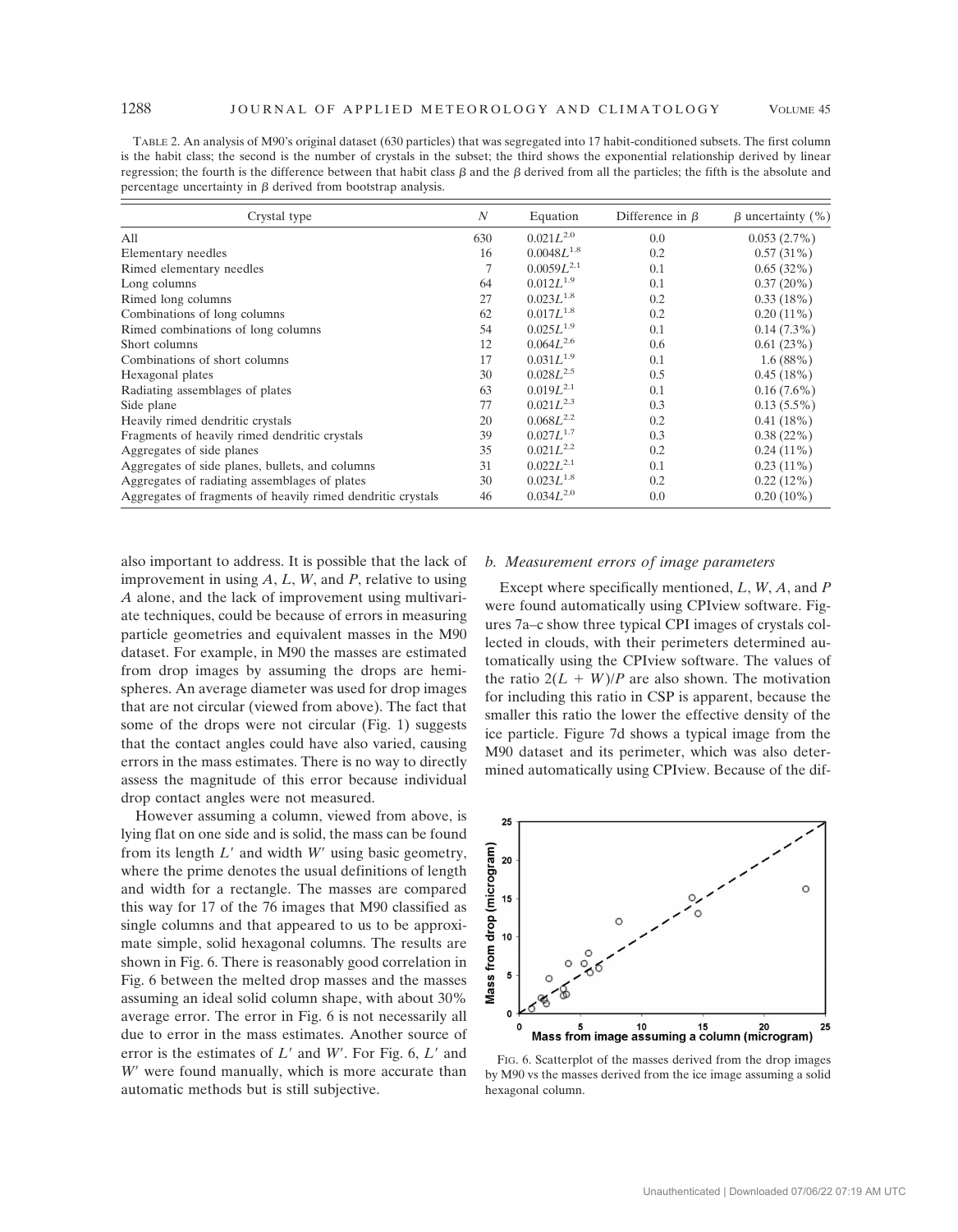

FIG. 7. Various images of natural ice crystals, their perimeters drawn by CPIview, and the value of  $2(L + W)/P$ : (a), (b), (c) CPI and (d) M90.

ferent medium of the M90 data, the perimeters drawn by CPIview appear to be more convoluted than if they were drawn manually. Thus, there are errors inherent in particle geometry estimates in the automated reanalysis of the M90 dataset. While we are unable to quantify these errors, they may be significant and could be responsible for the limited improvement achievable from this dataset when additional parameters are included (sections 3b and 3d).

Also, the orientation of certain crystal types, such as plates and columns, is not completely random in a petri dish. Their orientation in an imaging probe may be random or biased in a different way than in a petri dish. This fact may imply additional errors in IWC estimates from imaging probe data using the equations derived herein, from petri dish images.

#### **5. Conclusions**

This study shows that, as expected, using parameters in addition to *L* alone yields improved estimates of particle masses. Using *A* alone to determine mass yields the best estimate of all of the individual size parameters (*L*, *W*, *A*, *P*) assessed in this study, achieving nearly 50% improvement in rms error over using *L* alone. The results are not only significantly better than using *L* alone, but are also significantly better than using 17 distinct mass-to-length relationships based on prior habit classification. It is also shown that most of the habit-conditioned relationships of M90 are not robust. Determination of *A* from the large existing 2D-C and 2D-P datasets is computationally straightforward (because this is simply the number of occulted pixels), thereby facilitating reanalysis of these data to improve IWC determination.

A single parameter combining *A*, *L*, *W*, and *P* in a logical combination yielded similar results to using *A* alone. It is suggested that the lack of better predictions using *L*, *W*, *A*, and *P* versus *A* alone could be due to measurement errors in drop masses and ice particle geometries for this limited dataset. Collection of a larger dataset of crystal images and melted drops with reduced measurement errors is needed. This could resolve experimental issues raised in this paper and could provide considerable additional improvement in the determination of IWC from 2D image data, either by the techniques presented herein or by facilitating more sophisticated multivariate approaches. The improved dataset should also include particle types representative of all types of atmospheric ice, in particular cirrus cloud particles, which are not well represented in the current dataset.

*Acknowledgments.* We thank Dave Mitchell for the use of his data and for his input and support throughout the study. This work was performed under funding from National Science Foundation ATM-9904710, NSF ATM-0244731, NSF OPP-0084314, NASA TRMM NAS5-00244, and NASA NNG04GE71G.

#### **REFERENCES**

- Bashkirova, G. M., and T. A. Pershina, 1964: On the mass of snow crystals and their fall velocity. *Tr. Gl. Geofiz. Obs. Engl. Transl.,* **165,** 83–100.
- Brown, P. R. A., and P. N. Francis, 1995: Improved measurements of the ice water content in cirrus using a total-water probe. *J. Atmos. Oceanic Technol.,* **12,** 410–414.
- Davis, C. I., 1974: The ice-nucleating characteristics of various AgI aerosols. Ph.D. dissertation, University of Wyoming, 267 pp.
- Efron, B., and R. J. Tibshirani, 1993: *An Introduction to the Bootstrap*. CRC Press, 436 pp.
- Heymsfield, A. J., S. Lewis, A. Bansemer, J. Iaquinta, L. M. Miloshevich, M. Kajikawa, C. Twohy, and M. R. Poellot, 2002: A general approach for deriving the properties of cirrus and stratiform ice cloud particles. *J. Atmos. Sci.,* **59,** 3–29.
- Knollenberg, R. G., 1970: The optical array: An alternative to scattering or extinction for airborne particle size determination. *J. Appl. Meteor.,* **9,** 86–103.
- ——, 1981: Techniques for probing cloud microstructure. *Clouds: Their Formation, Optical Properties, and Effects,* P. V. Hobbs and A. Deepak, Eds., Academic Press, 15–91.
- Korolev, A. V., J. W. Strapp, G. A. Isaac, and A. N. Nevzorov, 1998: The Nevzorov airborne hot-wire LWC-TWC probe: Principle of operation and performance characteristics. *J. Atmos. Oceanic Technol.,* **15,** 1495–1510.
- Lawson, R. P., and B. A. Baker, 2006: Improvement in determination of ice water content from two-dimensional particle imagery. Part II: Applications to collected data. *J. Appl. Meteor. Climatol.,* **45,** 1291–1303.
	- ——, ——, C. G. Schmitt, and T. L. Jensen, 2001: An overview of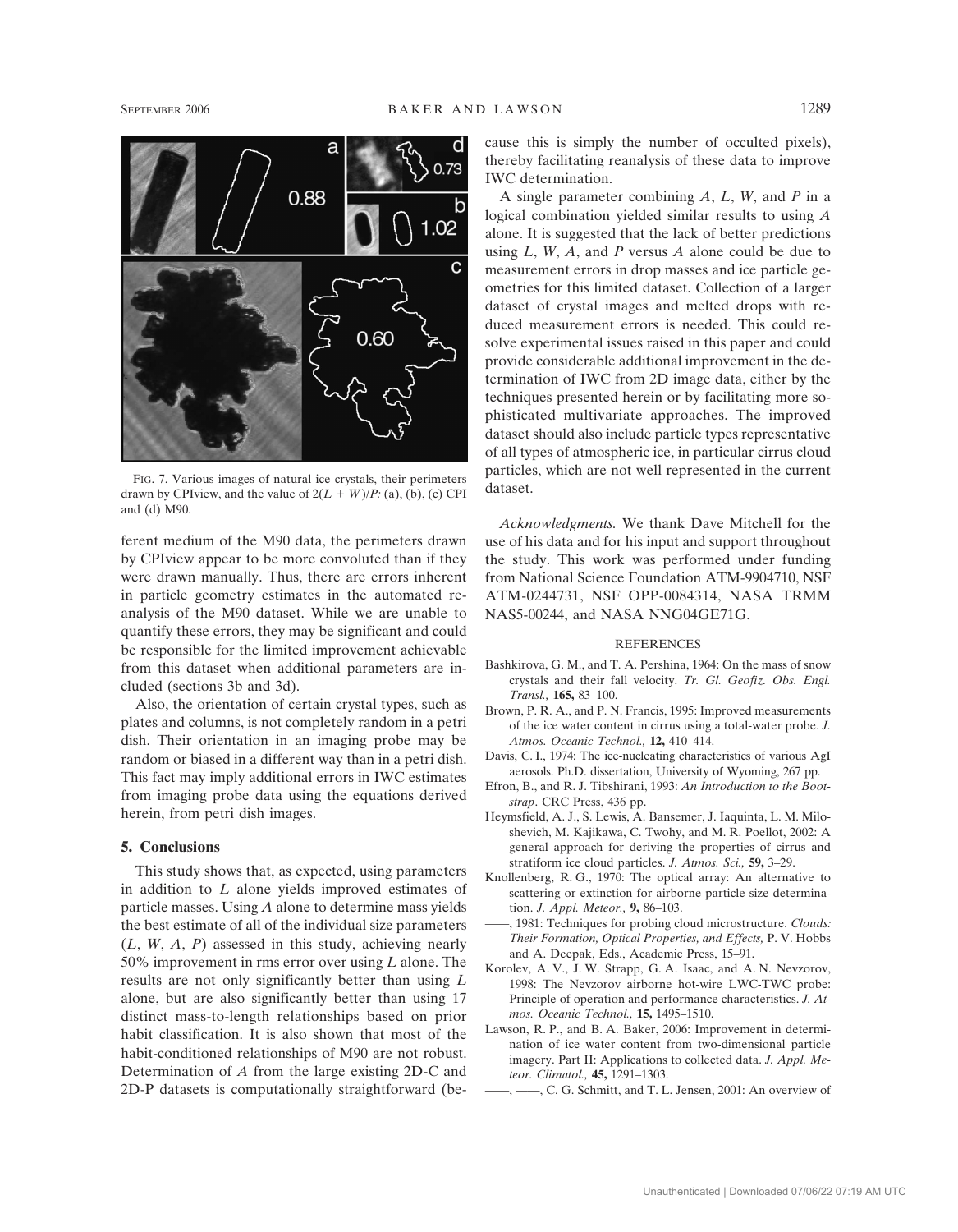microphysical properties of Arctic clouds observed in May and July during FIRE.ACE. *J. Geophys. Res.,* **106,** 14 989– 15 014.

- Locatelli, J. D., and P. V. Hobbs, 1974: Fall speeds and masses of solid precipitation particles. *J. Geophys. Res.,* **79,** 2185–2197.
- Mason, B. J., 1957: *The Physics of Clouds*. Oxford University Press, 671 pp.

Mitchell, D. L., R. Zhang, and R. L. Pitter, 1990: Mass-dimen-

sional relationships for ice particles and the influence of riming on snowfall rates. *J. Appl. Meteor.,* **29,** 153–163.

- Russ, J. C., 1995: *The Image Processing Handbook*. 4th ed. CRC Press, 744 pp*.*
- Twohy, C. H., A. J. Schanot, and W. A. Cooper, 1997: Measurement of condensed water content in liquid and ice clouds using an airborne counterflow virtual impactor. *J. Atmos. Oceanic Technol.,* **14,** 197–202.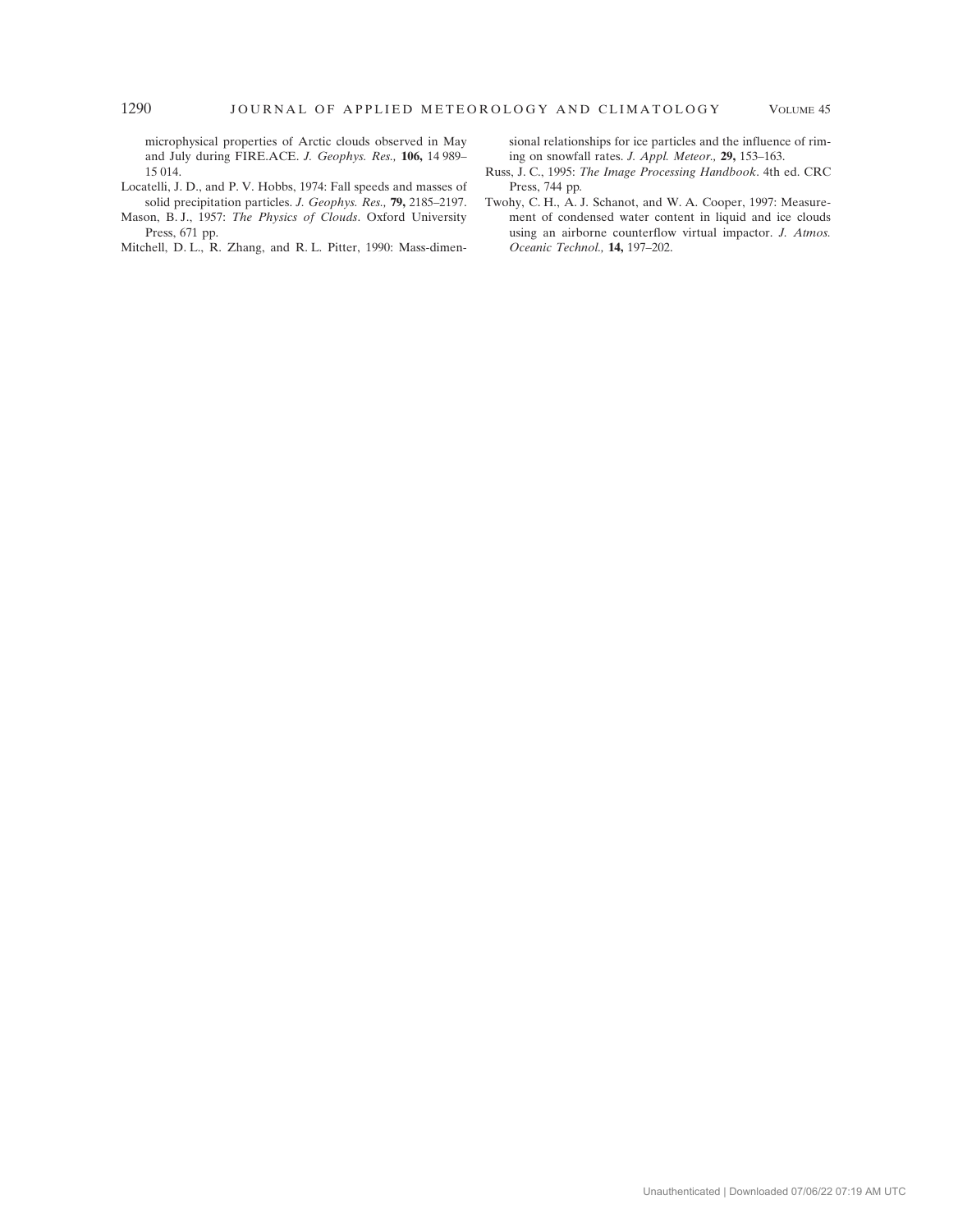## CORRIGENDUM

BRAD BAKER AND R. PAUL LAWSON

SPEC, Inc., Boulder, Colorado

(Manuscript received and in final form 15 June 2016)

### ABSTRACT

Corrections are made to the results, and interpretation thereof, presented in earlier work by Baker and Lawson. The main results regarding the improvement obtained using additional image parameters are unchanged. Secondary results regarding the applicability of subgroup parameterizations are corrected. Whereas it was found in the earlier work that very few subgroup parameterizations could be applied, it is now found that more subgroup parameterizations could be applied in situations in which crystal habits are sufficiently identifiable.

#### 1. Introduction

The ice particle image and mass data of [Mitchell et al. \(1990](#page-11-0), hereinafter [M90\)](#page-11-0) and [Baker](#page-11-1) [and Lawson \(2006](#page-11-1), hereinafter [BL06\)](#page-11-1) were revisited in a paper by B. Baker and R. P. Lawson (2016, unpublished manuscript, hereinafter BL16) to extend results to large dendritic crystals, which were underrepresented in those previous studies. During this work, errors were discovered in [BL06.](#page-11-1) These errors and their correction are the topic of this corrigendum. The main results of [BL06](#page-11-1), which are inclusion of mass parameterizations based on the additional image parameters, area, width, and perimeter, are not affected here.

[BL06](#page-11-1) also presented a bootstrap reanalysis of the dataset used by [M90,](#page-11-0) which parameterized masses M on the basis of image lengths L alone. Those results were presented in Table 2 of [BL06](#page-11-1). Our corrections here are of the values and interpretation of those results. We concluded that, for the majority of the subgroups, the results were not sufficiently robust and different from the ''all'' category result to support the use of the subgroup results.

This was erroneous for two reasons. First, [BL06](#page-11-1) did not present the differences and uncertainties of both of the parameters ( $\alpha$  and  $\beta$ ) in the parameterization  $M = \alpha L^{\beta}$ . Only the differences and uncertainties of the values for  $\beta$  were presented. As the results of BL16 exemplify, a significant difference in  $\alpha$  is all that is required to warrant the use of a subgroup parameterization. Second, the  $\beta$  uncertainties reported in [BL06](#page-11-1) are not reproducible and are corrected herein. The new values are about two-thirds of the magnitude of those reported in [BL06.](#page-11-1)

#### 2. Corrections

Both errors are corrected in the results shown in [Table 1](#page-10-0). [Table 1](#page-10-0) is similar to Table 2 of [BL06](#page-11-1). The differences are corrected uncertainties in  $\beta$ , which are column 5 in [Table 1](#page-10-0), and the inclusion of the uncertainties in  $\alpha$ , which are column 8. The  $\beta$  uncertainties are estimated through the standard deviation of the  $\beta$  values of 50 000 bootstrapped linear regressions, and the means of the  $\beta$  values for those 50 000 regressions determine the  $\beta$  values themselves. Here,  $\beta$  is the slope m in each linear-regression result  $Y = mX + b$ , where Y is the natural logarithm of the masses and X is the natural logarithm of the lengths L. Parameter  $\alpha$  is

Corresponding author address: Brad Baker, 6905 40th Ave., University Park, MD 20782. E-mail: [brad.aa.baker@gmail.com](mailto:brad.aa.baker@gmail.com)

DOI: 10.1175/JAMC-D-16-0212.1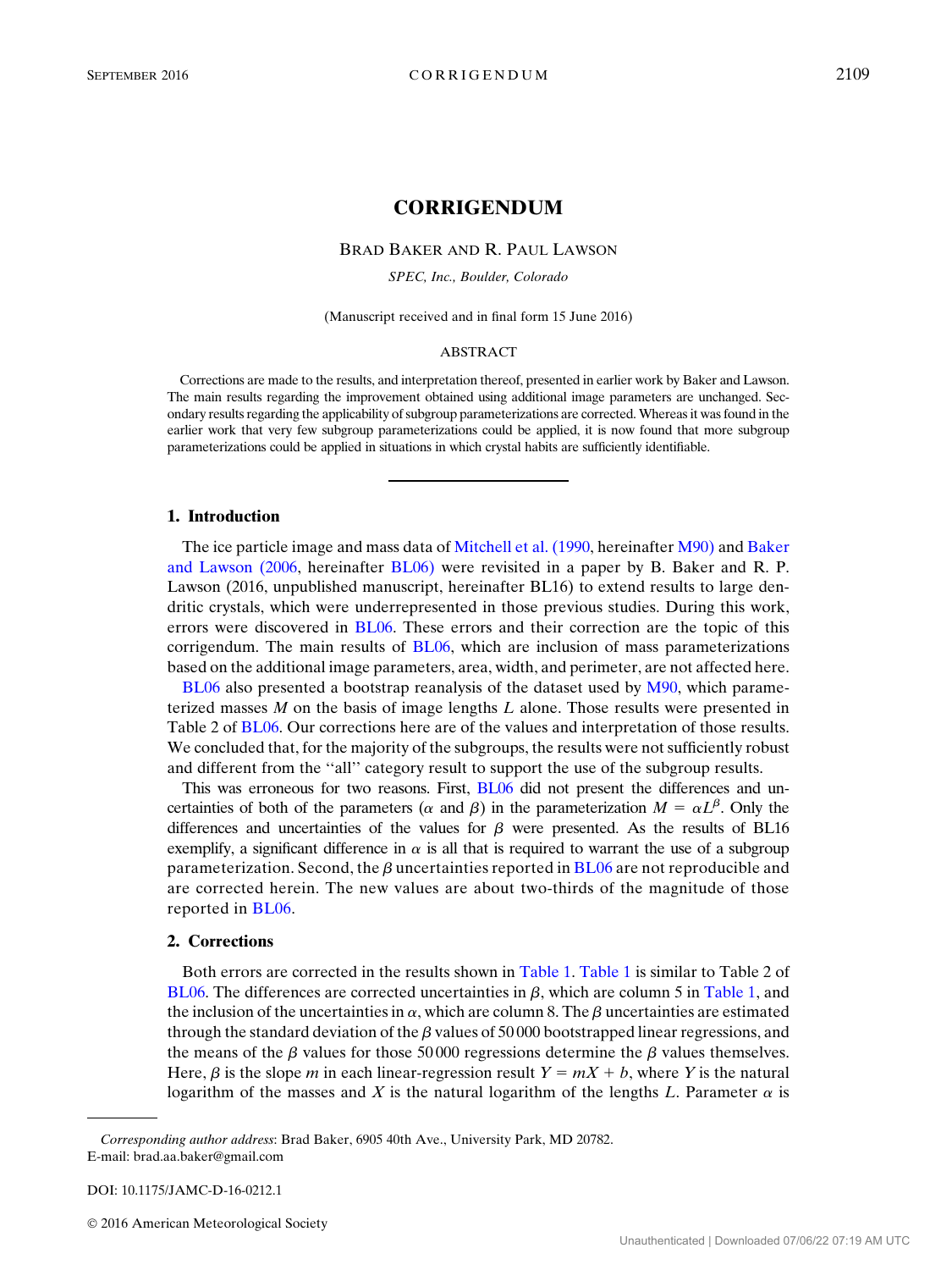<span id="page-10-0"></span>TABLE 1. Bootstrap reanalysis of the data of [M90](#page-11-0). The first column indicates subgroup crystal type, the second column indicates the number of data in the group, the third column presents the power law parameterization of  $M(L)$  in the form  $M = \alpha L^{\beta}$  determined by least squares linear regression of the logarithms of M and L as described in the text. The fourth column  $(\Delta \beta)$  is the absolute value of the difference in  $\beta$  between the all-types-above case and each other subgroup. The fifth column is the  $\beta$  uncertainty, and the sixth column is the  $\beta$  ratio, as described in the text. Columns 7–9 are, respectively, the analogous differences, uncertainties, and ratio for  $\alpha$ .

| Crystal type                                                   | $\boldsymbol{N}$ | Equation            | $\Delta \beta$ | $\beta$ uncertainty | $\beta$ ratio |      | $\alpha$ factors $\alpha$ uncertainty | $\alpha$ ratio |
|----------------------------------------------------------------|------------------|---------------------|----------------|---------------------|---------------|------|---------------------------------------|----------------|
| Elementary needles                                             | 16               | $0.00493L^{1.80}$   | 0.20           | 0.33                | 0.55          | 4.31 | 1.12                                  | 3.75           |
| Rimed elementary needles                                       |                  | $0.00619L^{2.10}$   | 0.10           | 0.27                | 0.32          | 3.52 | 1.16                                  | 2.96           |
| Long columns                                                   | 64               | $0.0124L^{1.85}$    | 0.15           | 0.25                | 0.54          | 1.69 | 1.17                                  | 1.41           |
| Rimed long columns                                             | 27               | $0.0233L^{1.83}$    | 0.17           | 0.21                | 0.68          | 1.11 | 1.15                                  | 0.94           |
| Combinations of long columns                                   | 62               | $0.0167L^{1.83}$    | 0.18           | 0.13                | 1.03          | 1.26 | 1.08                                  | 1.13           |
| Rimed combinations of long columns                             | 54               | $0.0251L^{1.93}$    | 0.07           | 0.09                | 0.55          | 1.20 | 1.08                                  | 1.08           |
| Short columns                                                  | 12               | $0.0642L^{2.61}$    | 0.61           | 0.28                | 1.92          | 3.05 | 1.48                                  | 2.00           |
| Combinations of short columns                                  | 17               | $0.0298 L^{1.88}\,$ | 0.12           | 0.28                | 0.37          | 1.42 | 1.24                                  | 1.11           |
| Hexagonal plates                                               | 30               | $0.0274L^{2.47}$    | 0.47           | 0.30                | 1.39          | 1.30 | 1.29                                  | 0.98           |
| Radiating assemblages of plates                                | 63               | $0.0187L^{2.09}$    | 0.09           | 0.11                | 0.61          | 1.12 | 1.06                                  | 1.03           |
| Side planes                                                    | 77               | $0.0206L^{2.30}$    | 0.30           | 0.09                | 2.44          | 1.02 | 1.05                                  | 0.94           |
| Heavily rimed dendritic crystals                               | 20               | $0.0717L^{2.23}$    | 0.23           | 0.25                | 0.79          | 3.41 | 1.23                                  | 2.71           |
| Fragments of heavily rimed dendritic crystals                  | 39               | $0.0268L^{1.71}$    | 0.29           | 0.25                | 1.00          | 1.27 | 1.23                                  | 1.01           |
| Aggregates of side planes                                      | 35               | $0.0212L^{2.17}$    | 0.17           | 0.17                | 0.82          | 1.01 | 1.15                                  | 0.86           |
| Aggregates of side planes, bullets, and columns                | 31               | $0.0222L^{2.13}$    | 0.13           | 0.15                | 0.70          | 1.05 | 1.12                                  | 0.92           |
| Aggregates of radiating assemblages of plates                  | 30               | $0.0229L^{1.81}$    | 0.19           | 0.14                | 1.11          | 1.09 | 1.13                                  | 0.94           |
| Aggregates of fragments of heavily rimed<br>dendritic crystals | 46               | $0.0341L^{1.96}$    | 0.05           | 0.14                | 0.26          | 1.63 | 1.08                                  | 1.46           |
| All types above                                                | 630              | $0.0210L^{2.00}$    |                | 0.04                |               |      | 1.03                                  |                |

similarly estimated as  $\alpha = e^{b}$ , where  $\langle b \rangle$  represents the average y intercept b of the 50 000 bootstrapped regressions and the  $\alpha$  uncertainty is estimated as  $e^{[stack(b)]}$ , where stdev(b) is the standard deviation of the  $50000$  bootstrapped linear-regression y intercepts  $b$ .

In addition, columns are added to facilitate visualizing for which subgroups the coefficients  $\alpha$  and  $\beta$  are significantly different from the "all types above" case. These are columns 6 and 9 for  $\alpha$  and  $\beta$ , respectively. For column 6 (labeled  $\beta$  ratio), we divide the differences in the  $\beta$  values between the all-above-types case and the subgroup cases, which is column 4 and is labeled  $\Delta \beta$ , by the combined  $\beta$  uncertainty estimate for each case, which is column 5 plus 0.0365; 0.0365 is the  $\beta$  uncertainty estimate for the all-types-above case. If the  $\beta$  ratio is significantly greater than 1, then the difference in  $\beta$  values is large relative to their combined uncertainties and we have confidence that the differences in  $\beta$  are real. These cases are in boldface font. If, however, the  $\beta$  ratio is significantly less than 1, then the difference in  $\beta$  values is small relative to their combined uncertainties and we cannot have confidence that the differences in  $\beta$  are real. These cases are in lightface font. For values of  $\beta$  ratio near 1, one has a borderline situation, which is indicated in italic font.

Column 9 (labeled  $\alpha$  ratio) is similar to column 6 but for  $\alpha$ . Here, in place of  $\Delta\beta$ , the numerator of the  $\alpha$  ratio is taken as the value of  $\alpha$  for each subgroup divided by the value of  $\alpha$  for the all-types-above case, or its inverse, whichever is larger, that is, greater than 1. This is column 7 and is labeled " $\alpha$  factors." It is calculated as this ratio because  $\alpha$  is calculated as  $\alpha = e^{b}$  and because the laws of exponentials and logarithms indicate that subtracting y intercepts ( $\langle b \rangle$  values) is equivalent to dividing their  $\alpha$  values. In a similar way, the denominator is taken as the product of  $\alpha$  uncertainties in place of the sum of  $\beta$  uncertainties. That is, the denominator of the  $\alpha$  ratio is taken as the product of subgroup  $\alpha$  uncertainties (column 8) and 1.0273, which is the  $\alpha$  uncertainty estimate for the all-types-above case.

Just as for the  $\beta$  ratio, if the  $\alpha$  ratio is significantly greater than 1, then the difference in  $\alpha$  values is large relative to their combined uncertainties and we have confidence that the differences in  $\alpha$  are real. These cases are shown in boldface font. If, however, the  $\alpha$  ratio is significantly less than 1, then the difference in  $\alpha$  values is small relative to their combined uncertainties and we cannot have confidence that the differences in  $\alpha$  are real. For values of  $\alpha$  ratio values near 1, one again has a borderline situation, which is shown in italic font.